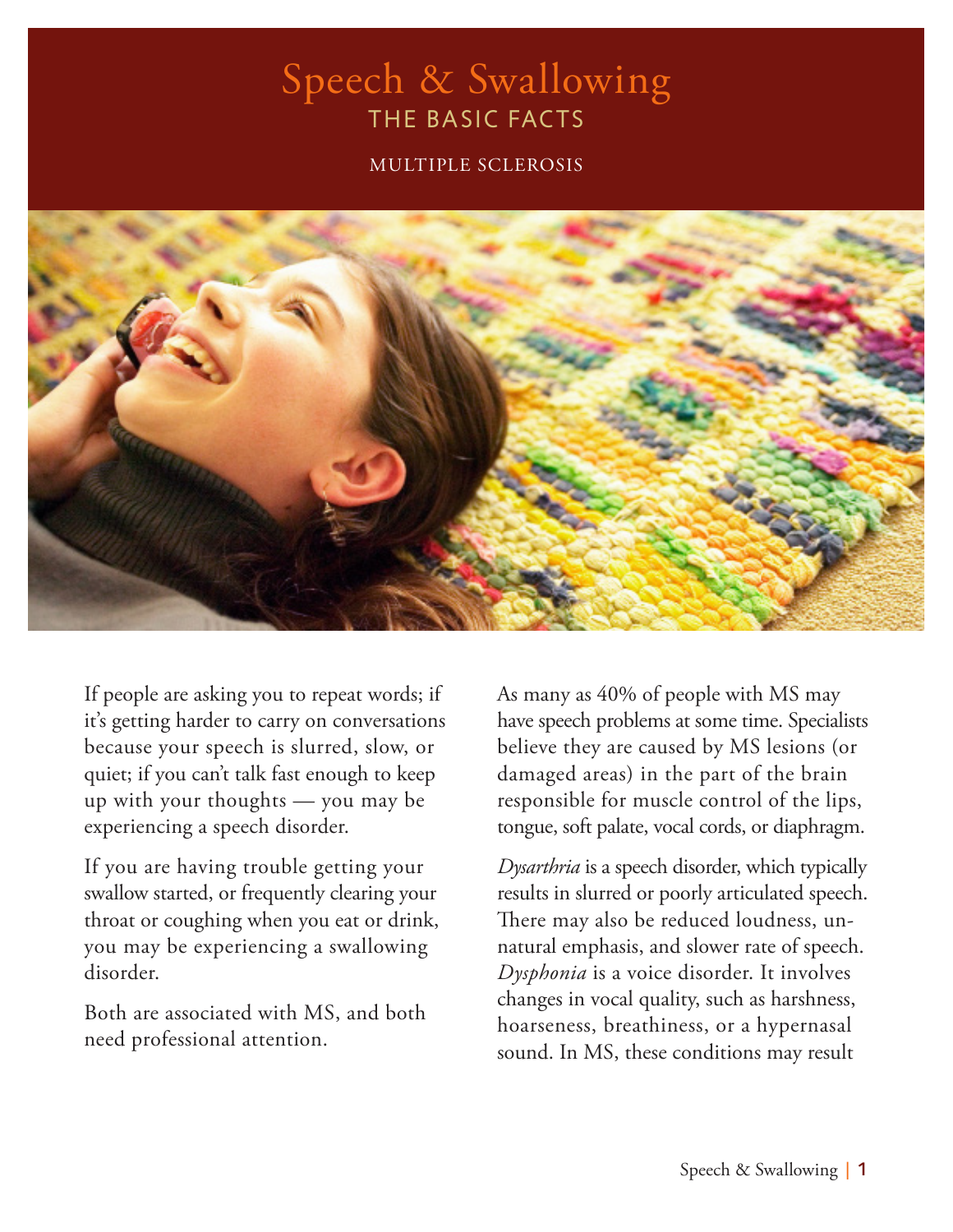from muscle weakness, spasticity, tremor, or ataxia (lack of muscle coordination).

The same organs involved in speech are also needed for swallowing, so some people with MS will experience swallowing problems or *dysphagia.* These problems typically come and go, or are mild in MS. However, they can range from an occasional cough when eating or drinking to a much more serious situation in which an alternative eating strategy such as a tube feeding may be advised. Chronic swallowing problems can lead to dehydration, poor nutrition, or aspiration pneumonia (when food particles or liquids accidentally enter the lungs). It is important to identify and treat dysphagia in order to reduce the risk of these serious health problems.

## Help is available

The good news is that most speech and swallowing problems can be managed. A speech-language pathologist (SLP) is the specialist who can best diagnose and treat them.

# Speaking freely

"A person with MS may not notice his or her own speech problems. Many times a family member or physician brings it up," said Pamela Miller, MS, CCC-SLP, a speech-language pathologist with expertise in treating people with MS. "Often people adapt, but when speech problems begin interfering with everyday communication, it's time for an evaluation with a speech therapist." A speech therapist is more formally known as a speech-language pathologist or SLP.

During an evaluation, the SLP will examine the oral muscles that are necessary for speech (your lips, tongue, and soft palate) and assess how you control their movement in terms of strength, speed, range, accuracy, timing, and coordination. Your teeth and hard palate will also be examined. The SLP will check your breath support and control, how precisely you pronounce words, and how well you are understood by others.

The therapist may then offer strategies and exercises for specific problems. Some exercises can strengthen and improve function of the muscles involved in breath support and speech production. There are also techniques for slowing down, over-articulating, phrasing, and pausing to help make speech clearer and more understandable.

Active listening and self-monitoring skills are also essential. Listening to yourself on a recorder can help you hear and learn to correct your speech. Some people practice new speaking skills in group therapy.

Medications that relieve other MS symptoms can sometimes help dysphonia. For example, baclofen (Lioresal®), which relieves spasticity, may improve a harsh, strained voice quality. In some cases, injections of small amounts of Botox® into affected muscles can relieve spasms and allow for a smoother voice.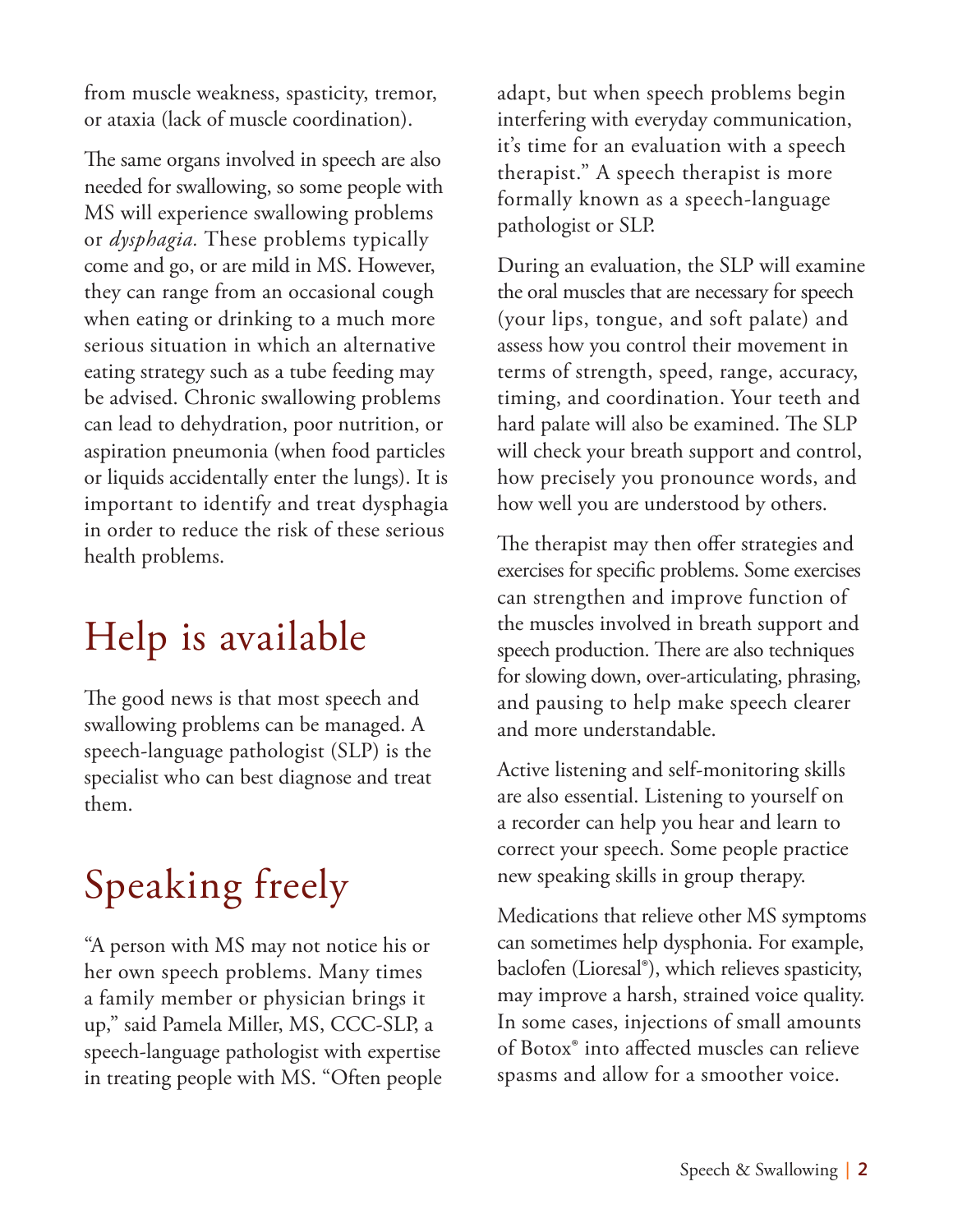There are also exercises to promote relaxation and improve breath support.

People with more severe speech problems may benefit from voice amplification devices, electronic aids, or computer-assisted alternative communication systems. Again, an SLP evaluates to determine which technology is most appropriate and then teaches proper use of the specific aids (which either substitute for, or augment speech). Family and friends should be trained in these communication techniques, as well.

#### The art of the swallow

To evaluate a swallowing problem, an SLP will want to observe the swallowing action itself. A Clinical Swallow Exam is performed by the SLP while you are drinking and eating various textures and amounts. A Modified Barium Swallow Study is performed by the SLP and a radiology technician. You will be asked to swallow various preparations containing barium while your mouth and throat are x-rayed and video-recorded. When the recording is viewed, the barium reveals details so the SLP can diagnose the problems. The SLP may suggest the safest food consistencies and specific eating techniques. For example, changing the position of your head, limiting the size of your sip or bite, and using a double swallow may reduce coughing or aspiration for some people.

The following food safety rules may help people with swallowing problems avoid dehydration, poor nutrition, or the risk of aspiration pneumonia. Recommendations vary according to what is seen during your evaluation. Working with an SLP, registered dietitian, and doctor/nurse may be needed, to address the health issues completely.

- $\blacksquare$  Brush your teeth and tongue thoroughly twice a day (found to be the single most important factor for reducing aspiration pneumonia because it reduces bacteria in the mouth).
- Sit upright when eating or drinking.
- $\blacksquare$  Keep the chin parallel with the table (unless specifically instructed to tuck it)
- $\blacksquare$  Take one small bite or sip at a time (unless told otherwise).
- Double swallows may be recommended: Swallow once to send the liquid or food down, followed by a dry swallow to clear any residual or particles.
- $\blacksquare$  Clear your throat and swallow again (if recommended).
- $\blacksquare$  Follow the SLP's recommendations for solids and liquids —
	- $\Box$  Thin liquid such as water is preferable (unless you have been told to avoid it), to avoid dehydration. BE SURE YOUR MOUTH IS CLEAN FIRST.
	- $\Box$  Moist, soft foods are easier to swallow. Adding extra moisture to dry solids and cutting into small bites can be helpful. Or you can try alternating a bite of food with a sip of liquid.
	- $\Box$  If pureed foods are recommended, experiment with a kitchen blender. Some favorite dishes can be pureed without losing their familiar flavor.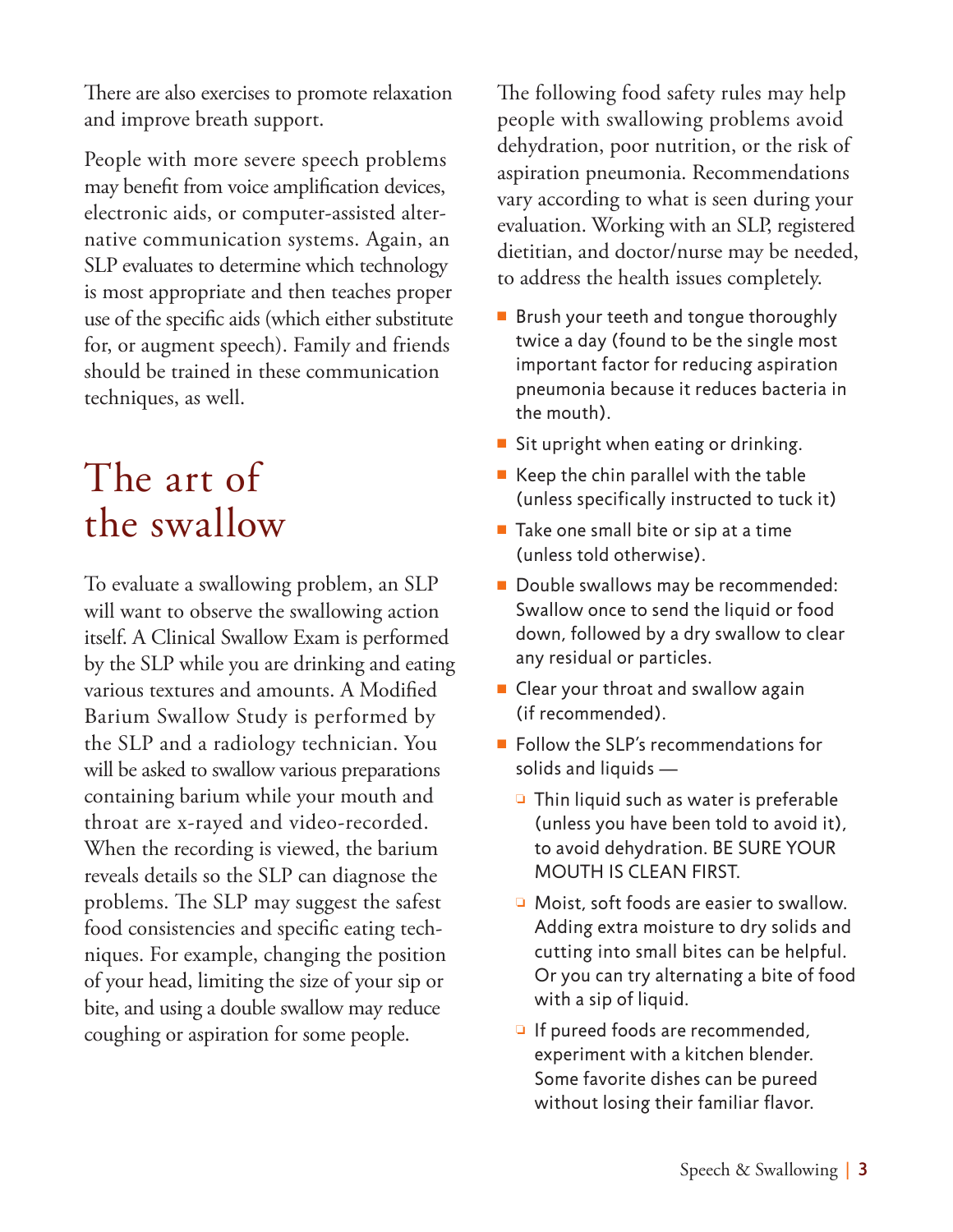- $\blacksquare$  If you feel yourself slowing down or fatiguing during a meal, take a break. It is better to plan smaller meals more frequently during the day.
- $\blacksquare$  Quiet yourself and your surroundings during a meal. It's always a good idea to make mealtimes a calm and social part of the day. Save discussion of "hot" topics for times when no one is trying to eat.

If you are experiencing speech or swallowing difficulties, speak up! Call your doctor or the National MS Society for a referral to a speech-language pathologist in your area and speak and eat more freely again.

### A note about dry mouth

Some speech or swallowing difficulties might stem from dry mouth, which is a common side effect of some drugs used to treat other MS symptoms, especially bladder problems. Dry mouth may contribute to tooth decay and gum disease, as well as cause discomfort, and it should be discussed with your health-care provider. The medication causing the problem may be adjusted or you may be advised to use mouthwashes, artificial saliva, or other approaches to protect your teeth and increase your comfort.

#### New Rehabilitation Guidelines

The National Clinical Advisory Board of the National MS Society has adopted a set of recommendations to provide guidance to physicians, nurses, and therapists — and to insurers and policy makers — regarding the appropriate use of rehabilitative therapies in MS. The recommendations were developed by a multidisciplinary task force comprised of physical therapists, occupational therapists, a speech-language pathologist, rehabilitation nurses, psychologists, psychiatrists, and neurologists, as well as staff of the Society's Professional Resource Center.

The guidelines address professional questions about the importance of rehabilitation as part of MS care. They stress the need to refer patients to rehabilitation specialists, and they are designed to serve as a professional consensus statement to be used when insurance companies seek to deny coverage of physical rehabilitation services to people with MS.

All people with MS, and their physicians, should be aware of these important recommendations. Copies are available on the Society's Web site at www.nationalMSsociety.org/ExpertOpinionPapers. A copy can also be obtained from your chapter or by writing to: Professional Resource Center, National MS Society, 733 Third Ave, 3rd Floor, New York, NY 10017.